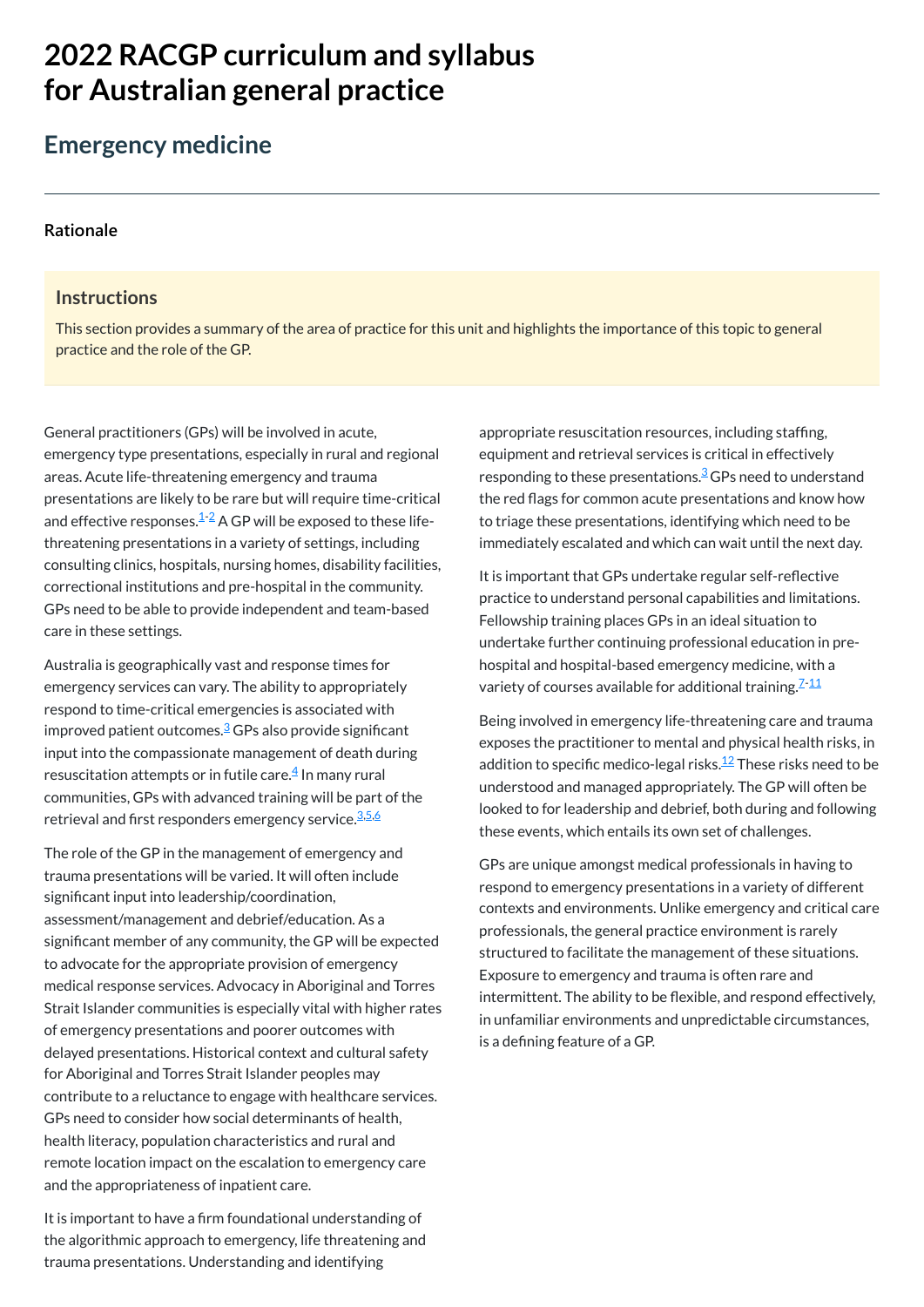### **[Competencies and learning outcomes](javascript:void(0))**

#### **Instructions**

This section lists the knowledge, skills and attitudes that are expected of a GP for this contextual unit. These are expressed as measurable learning outcomes, listed in the left column. These learning outcomes align to the core competency outcomes of the seven core units, which are listed in the column on the right.

| Communication and the patient-doctor relationship                                                                                                                                   |                                                |
|-------------------------------------------------------------------------------------------------------------------------------------------------------------------------------------|------------------------------------------------|
| Learning outcomes                                                                                                                                                                   | Related core competency outcomes               |
| The GP is able to:                                                                                                                                                                  |                                                |
| effectively and appropriately communicate with other health<br>professionals regarding clinical management and transfer, when<br>appropriate, of emergency and trauma presentations | 1.1.1, 1.1.2, 1.1.5, RH1.1.1                   |
| effectively and appropriately communicate with patients, their<br>families and carers when managing emergency and trauma<br>presentations                                           | 1.1.2, 1.1.3, 1.1.4, AH1.3.1, AH1.4.1, RH1.4.1 |

| Applied knowledge and skills |                                  |
|------------------------------|----------------------------------|
| Learning outcomes            | Related core competency outcomes |

#### **References**

- <span id="page-1-0"></span>1.Barry T, Bury G. Cardiac arrest resuscitation and its relevance to general practice. Br J Gen Pract 2019;69(687):481–82.
- <span id="page-1-1"></span>2.Beck B, Bray J, Cameron P, Smith K, Walker T, Grantham H et al. Regional variation in the characteristics, incidence and outcomes of out-of-hospital cardiac arrest in Australia and New Zealand: Results from the Aus-ROC Epistry. Resuscitation 2018;126:49–57.
- <span id="page-1-2"></span>3. Hall J, Leeuwenburg T, Lewis S. Sandpiper Australia: rallying point for rural trauma care. Sydney, NSW: InSight, 2021 [\(https://insightplus.mja.com.au/2019/45/sandpiper](https://insightplus.mja.com.au/2019/45/sandpiper-australia-a-rallying-point-for-rural-trauma-care)australia-a-rallying-point-for-rural-trauma-care) [Accessed 24 July 2021].
- <span id="page-1-3"></span>4. Nehme Z, Andrew E, Bernard S, Haskins B, Smith K. Trends in survival from out-ofhospital cardiac arrests defibrillated by paramedics, first responders and bystanders. Resuscitation 2019;143:85–91.
- <span id="page-1-4"></span>5.Barry T, Conroy N, Headon M, Egan M, Quinn M, Deasy C et al. The MERIT 3 project: Alerting general practitioners to cardiac arrest in the community. Resuscitation 2017;121:141–46.
- <span id="page-1-5"></span>6. SA Health. Rural Emergency Responders Network (RERN). Adelaide: SA Health, 2021 [\(http://www.sahealth.sa.gov.au/wps/wcm/connect/public+content/sa+health+internet](http://www.sahealth.sa.gov.au/wps/wcm/connect/public+content/sa+health+internet/services/regional+health+services/rural+emergency+responders+network+rern/rural+emergency+responders+network+-+rern) /services/regional+health+services/rural+emergency+responders+network+rern/rur al+emergency+responders+network+-+rern) [Accessed 24 July 2021].
- <span id="page-1-6"></span>7. [Australian Resuscitation Council](https://resus.org.au/) (ARC). East Melbourne, Vic: ARC, 2021 (https://resus.org.au) [Accessed 24 July 2021].
- 8. Royal Australasian College of Surgeons. Early Management of Severe Trauma (EMST). East Melbourne, Vic: Royal Australasian College of Surgeons, 2021. Available [\(http://www.surgeons.org/en/Education/skills-training-courses/early-management-of](http://www.surgeons.org/en/Education/skills-training-courses/early-management-of-severe-trauma-emst)severe-trauma-emst) [Accessed 24 July 2021].
- 9.Advanced maternal and reproductive education. Advancing in Maternity Safety (AIMS) - Course Information. AMARE, 2021 (http://www.amare.org.au/advanced-life[support-in-obstetrics-also-history-in-australia/aims-course-information\)](http://www.amare.org.au/advanced-life-support-in-obstetrics-also-history-in-australia/aims-course-information) [Accessed 24 July 2021].
- 10. Advanced Paediatric Life Support. Welcome to APLS Australia. Melbourne, Vic: APLS, 2020 [\(http://www.apls.org.au\)](http://www.apls.org.au/) [Accessed 24 July 2021].
- <span id="page-1-7"></span>11. Pre Hospital Trauma Life Support. Fyshwick, ACT: PHTLS, 2021 [\(http://www.phtls.com.au\)](http://www.phtls.com.au/) [Accessed 24 July 2021].
- <span id="page-1-8"></span>12. Parliament of Australia. The people behind 000: mental health of our first responders. Canberra, ACT: Commonwealth of Australia, 2019 [\(http://www.aph.gov.au/Parliamentary\\_Business/Committees/Senate/Education\\_and\\_](http://www.aph.gov.au/Parliamentary_Business/Committees/Senate/Education_and_Employment/Mentalhealth/Report) Employment/Mentalhealth/Report) [Accessed 24 July 2021]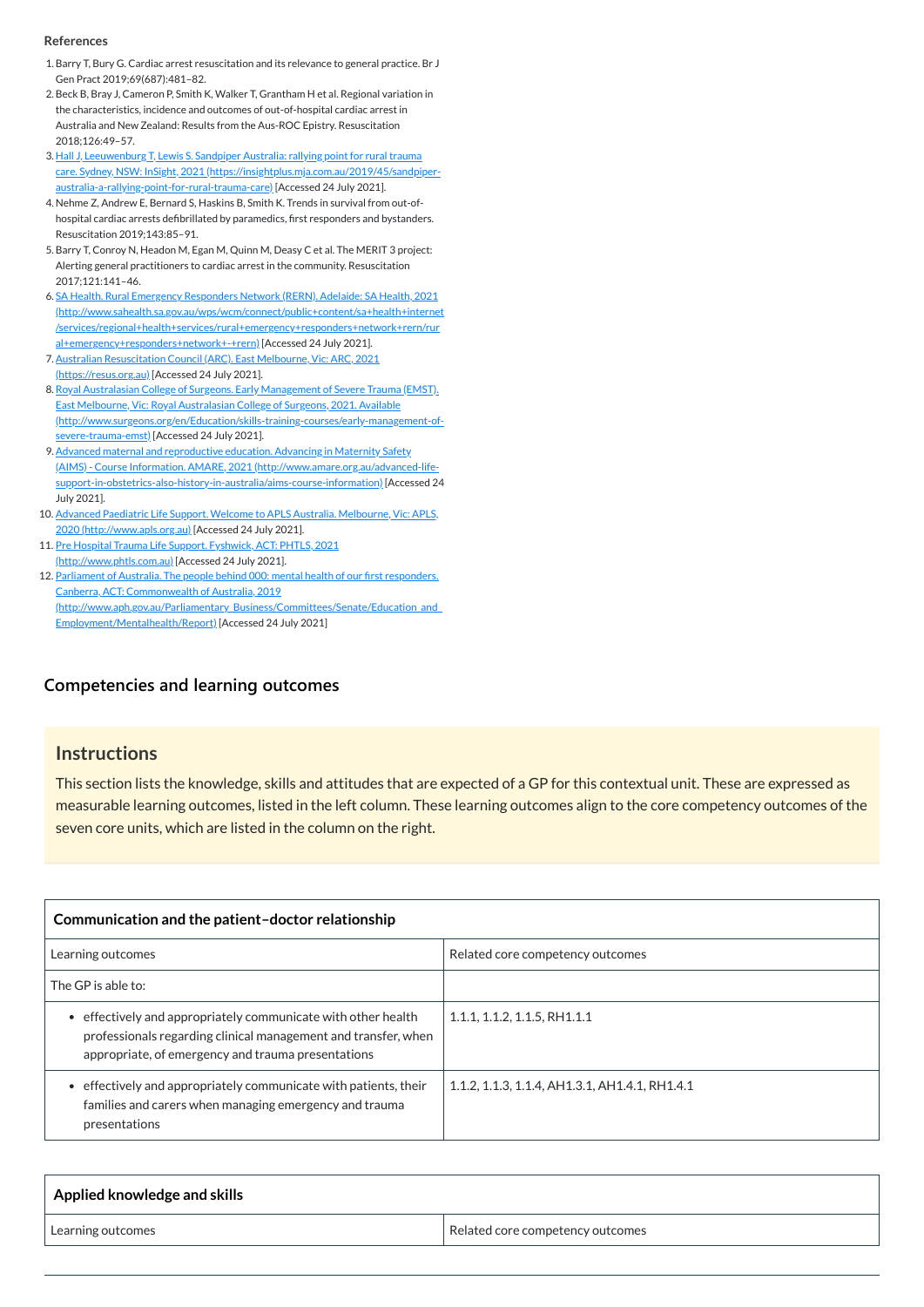| Applied knowledge and skills                                                                                      |                                                                         |
|-------------------------------------------------------------------------------------------------------------------|-------------------------------------------------------------------------|
| The GP is able to:                                                                                                |                                                                         |
| appropriately diagnose and manage emergency and trauma<br>presentations                                           | RH2.1.1, 2.1.1, 2.1.2, 2.1.3, 2.1.4, 2.1.5, 2.1.7, 2.1.8, 2.1.9, 2.1.10 |
| coordinate the care of patients with emergency and trauma<br>presentations while respecting cultural expectations | 2.3.2, 2.3.3, 2.3.1, AH2.3.1, AH2.3.2, RH2.3.1, RH2.1.1                 |

| Population health and the context of general practice                                              |                                  |
|----------------------------------------------------------------------------------------------------|----------------------------------|
| Learning outcomes                                                                                  | Related core competency outcomes |
| The GP is able to:                                                                                 |                                  |
| advocate for the provision and resourcing of appropriate<br>emergency services for their community | 3.2.2, RH3.2.1                   |

| <b>Professional and ethical role</b>                                                                               |                                                 |
|--------------------------------------------------------------------------------------------------------------------|-------------------------------------------------|
| Learning outcomes                                                                                                  | Related core competency outcomes                |
| The GP is able to:                                                                                                 |                                                 |
| acknowledge the personal impact of trauma and resuscitation<br>$\bullet$<br>on the individual, staff and community | 4.2.2, 4.2.3, 4.2.4, 4.3.3, RH4.1.1, RH4.2.1    |
| • undertake additional specific training according to the<br>emergency and trauma needs of the community           | 4.2.1, RH4.2.2, RH4.2.3                         |
| • mentor and teach staff and local services with respect to<br>emergency and trauma presentations                  | 4.3.1, 4.3.2                                    |
| ensure regular audits of clinical practice and comprehensive<br>completion of patient records                      | 4.1.1, 4.1.2, 4.1.3, 4.2.1, 4.2.2, 4.4.1, 4.4.2 |

| Organisational and legal dimensions                                                                                                |                                  |
|------------------------------------------------------------------------------------------------------------------------------------|----------------------------------|
| Learning outcomes                                                                                                                  | Related core competency outcomes |
| The GP is able to:                                                                                                                 |                                  |
| provide emergency life-saving care and leadership in a safe<br>manner with respect to their skillset                               | 5.1.2, 5.1.3, RH5.1.1, 5.2.3     |
| ensure that they are resourced to manage emergency<br>presentations, according to the relevant standards, depending<br>on location | 5.2.3, 5.2.5                     |

| ensure all new patients have their records comprehensively | 5.1.3, 5.2.1 |
|------------------------------------------------------------|--------------|
| completed to assist with access to key information in an   |              |
| emergency                                                  |              |

# **[Words of wisdom](javascript:void(0))**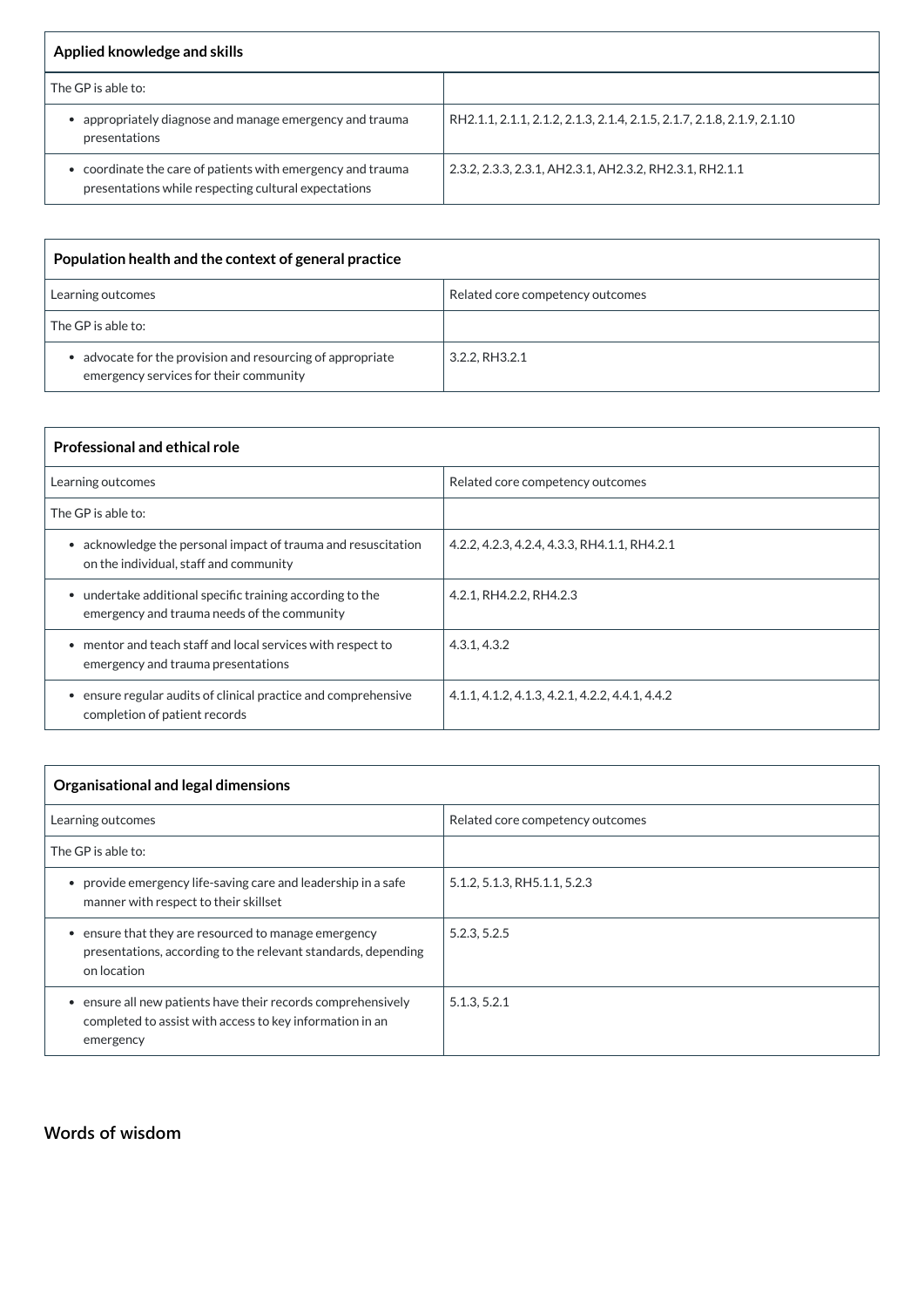# **Instructions**

This section includes tips related to this unit from experienced GPs. This list is in no way exhaustive but gives you tips to consider applying to your practice.

**Extension exercise:** Speak to your study group or colleagues to see if they have further tips to add to the list.

- **1.** By having a structured algorithmic approach to emergency life-threatening presentations and trauma you will reduce your own anxiety and improve the effectiveness of your interventions.
- 2. Use of appropriate cognitive aids, such as the basic and advanced life support algorithms (see **Australian Resuscitation** Council website [\(https://resus.org.au/\)\),](https://resus.org.au/) should be encouraged rather than seen as a weakness.
- **3.** Before working in a new environment, find out about the local resources and how to call for help.
- **4.** Mentally rehearse how you will respond to potential life-threatening presentations in your place of work to help you plan and prepare for these rare events.
- **5.** Staying calm and saying out loud your thought process during the assessment and management of life-threatening presentations is a helpful way to ensure a shared mental model with the rest of your team.

The questions in the table below are ordered according to the RACGP clinical exam assessment areas [\(https://www.racgp.org.au/getmedia/f93428f5-c902-44f2-b98a-e56d9680e8ab/Clinical-Competency-Rubric.pdf.aspx\)](https://www.racgp.org.au/getmedia/f93428f5-c902-44f2-b98a-e56d9680e8ab/Clinical-Competency-Rubric.pdf.aspx) and domains, to prompt you to think about different aspects of the case example.

Note that these are <u>examples only</u> of questions that may be asked in your assessments.

## **[Case consultation example](javascript:void(0))**

## **Instructions**

- 1. Read this example of a common case consultation for this unit in general practice.
- 2. Thinking about the case example, reflect on and answer the questions in the table below.

You can do this either on your own or with a study partner or supervisor.

**Extension exercise**: Create your own questions or develop a new case to further your learning.



**You are working on a Friday afternoon in your rural practice, along with a nurse and receptionist. Suddenly,the practice emergency alarm sounds and the call of 'Help!' comes from your nurse** immunisation clinic. You run in to find an elderly patient collapsed, unconscious on the floor, with laboured **breathing. The nurse quickly tells you thatthe patient and her husband have come in for their routine immunisations. Shortly after the patient was immunised, she complained of feeling short of breath and faint. She then collapsed.**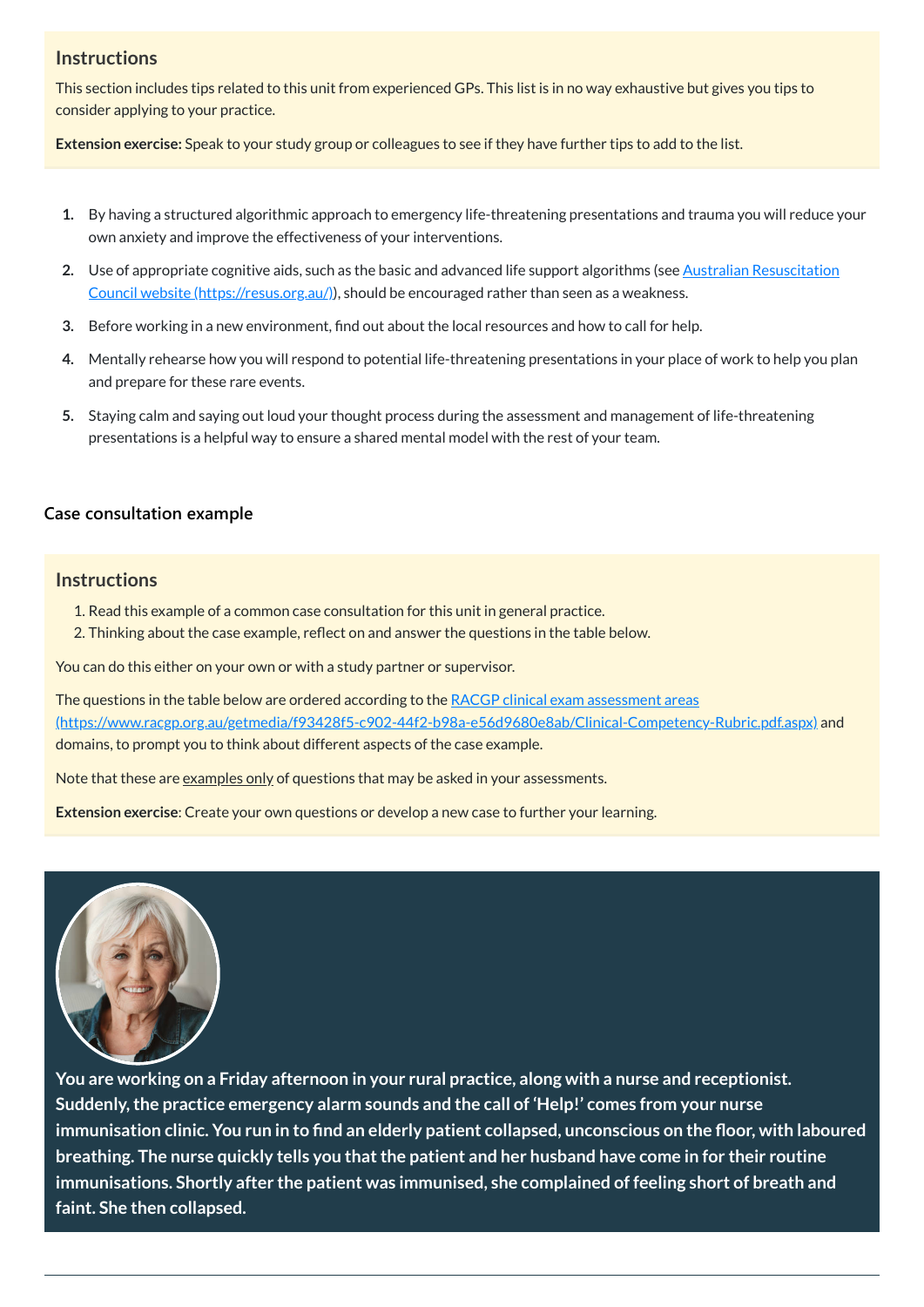| Questions for you to consider                                                                                                                                                                                                                                             |                                                      | <b>Domains</b> |
|---------------------------------------------------------------------------------------------------------------------------------------------------------------------------------------------------------------------------------------------------------------------------|------------------------------------------------------|----------------|
| The patient's husband is in the room. How would you<br>manage him in this situation? What if the couple did not<br>speak English?                                                                                                                                         | 1. Communication and consultation skills             | 1,2,5          |
| You need to call for help; who could you call and how would<br>you do this? What if you were in a remote outreach clinic?                                                                                                                                                 |                                                      |                |
| What are the important points that need to be relayed to<br>any other helpers or emergency services that arrive? How<br>would you communicate this information?                                                                                                           |                                                      |                |
| What immediately important clinical information do you<br>need to be able to manage this patient?                                                                                                                                                                         | 2. Clinical information gathering and interpretation | $\overline{2}$ |
| What other information do you need to help you make a<br>diagnosis?                                                                                                                                                                                                       |                                                      |                |
| In this situation, what are the possible causes for the<br>patient suddenly collapsing?                                                                                                                                                                                   | 3. Making a diagnosis, decision making and reasoning | $\overline{2}$ |
| Would knowing the diagnosis change the way you<br>immediately manage this patient? Why or why not?                                                                                                                                                                        |                                                      |                |
| What interventions may need to be performed to manage<br>this patient? What if the patient were a child?                                                                                                                                                                  | 4. Clinical management and therapeutic reasoning     | $\overline{2}$ |
| Do you know where to find resuscitation resources in your<br>clinic? If you were in an alternative place of work (eg a<br>nursing home or local hospital) would you know where to<br>find the resuscitation resources? What if this occurred<br>outside of your practice? |                                                      |                |
| Does your community have access to publicly available<br>automated defibrillators? If not, is this something you could<br>advocate for?                                                                                                                                   | 5. Preventive and population health                  | 1,2,3          |
| Who should be involved in the decision to continue or<br>cease resuscitation efforts? Attitudes towards death can<br>vary based on culture; what if this occurred in an Aboriginal<br>or Torres Strait Islander patient?                                                  |                                                      |                |
| If this situation makes you feel anxious or nervous, what<br>steps can you take to improve your confidence?                                                                                                                                                               | 6. Professionalism                                   | 4              |
| What are the possible issues with confidentiality and<br>consent in this case? What if this were a child with an<br>aunt/uncle or grandparent?                                                                                                                            |                                                      |                |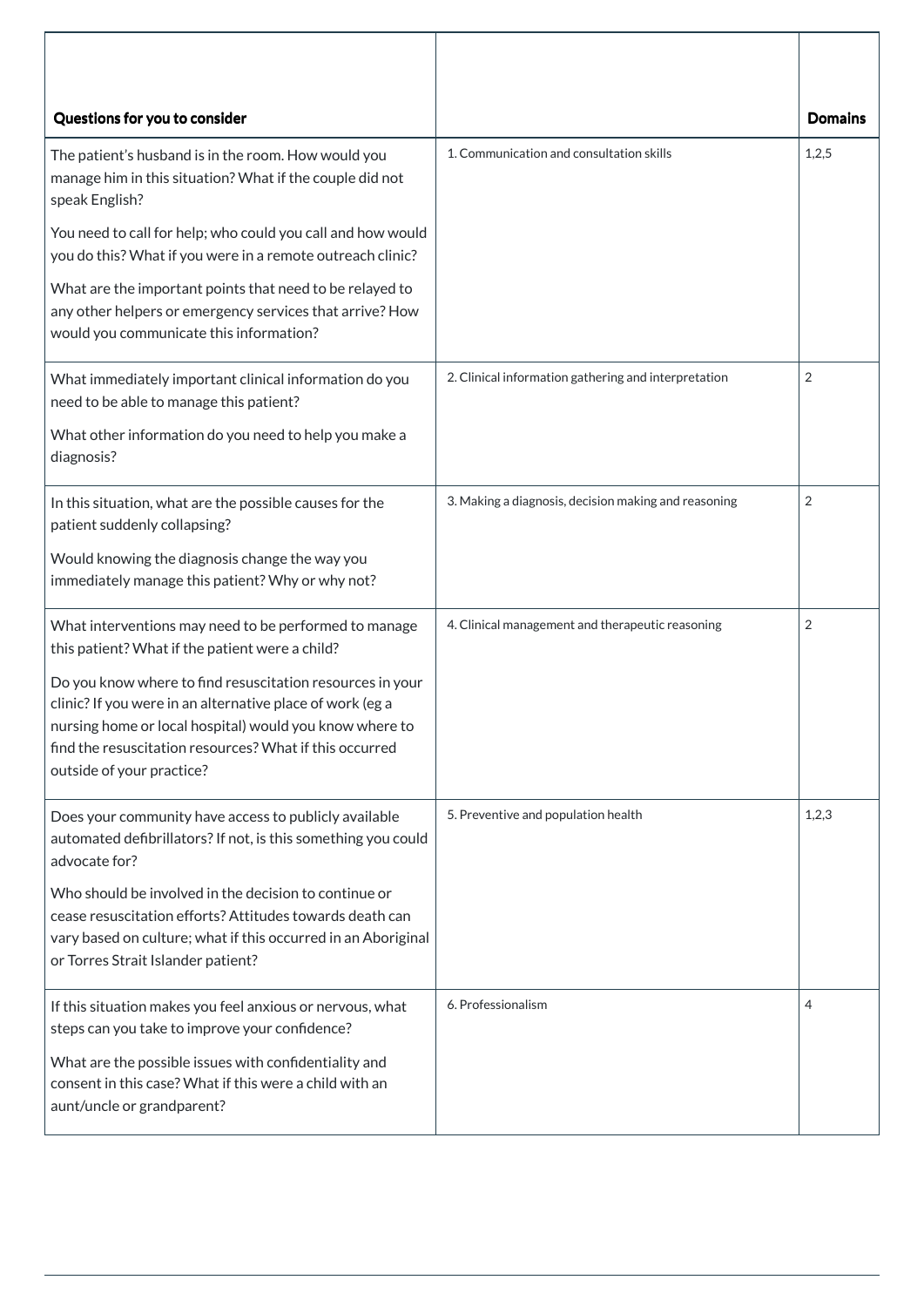| Questions for you to consider                                                                                                                                                                                                                                        |                                                            | <b>Domains</b> |
|----------------------------------------------------------------------------------------------------------------------------------------------------------------------------------------------------------------------------------------------------------------------|------------------------------------------------------------|----------------|
| What are the regulatory requirements for resuscitation<br>resources in a clinic setting? Is your clinic prepared? What<br>resources are available in other settings, or on home visits?<br>Is there a system to quickly call for emergency help in your<br>practice? | 7. General practice systems and regulatory requirement     | 5              |
| Do you feel confident with managing airway, breathing and<br>circulation? If not, how could you improve your<br>understanding and skills?                                                                                                                            | 8. Procedural skills                                       | 2              |
| Do you know how to use a defibrillator? If not, how could<br>you learn to use one and become competent?                                                                                                                                                              |                                                            |                |
| What equipment is there in your clinic? Would you feel<br>confident in using this equipment? If not, how could you<br>improve your confidence?                                                                                                                       |                                                            |                |
| It is possible that this is a case of anaphylaxis related to the<br>immunisation. What strategies would you use to make sure<br>that other life-threatening diagnoses are not missed?                                                                                | 9. Managing uncertainty                                    | 2              |
| Reflect on the chances of causing harm with life support<br>interventions when you are unsure of the diagnosis.                                                                                                                                                      |                                                            |                |
| It is possible that this is a case of anaphylaxis related to the<br>immunisation. What strategies would you use to make sure<br>that other life-threatening diagnoses are not missed?                                                                                | 10. Identifying and managing the significantly ill patient | $\overline{2}$ |
| Reflect on the chances of causing harm with life support<br>interventions when you are unsure of the diagnosis.                                                                                                                                                      |                                                            |                |

- on your own
- with a supervisor or other colleague
- $\bullet$  in a small group
- with a non-medical person, such as a friend or family member.

# **[Learning strategies](javascript:void(0))**

### **Instructions**

This section has some suggestions for how you can learn this unit. These learning suggestions will help you apply your knowledge to your clinical practice and build your skills and confidence in all of the broader competencies required of a GP.

There are suggestions for activities to do:

Within each learning strategy is a hint about how to self-evaluate your learning in this core unit.

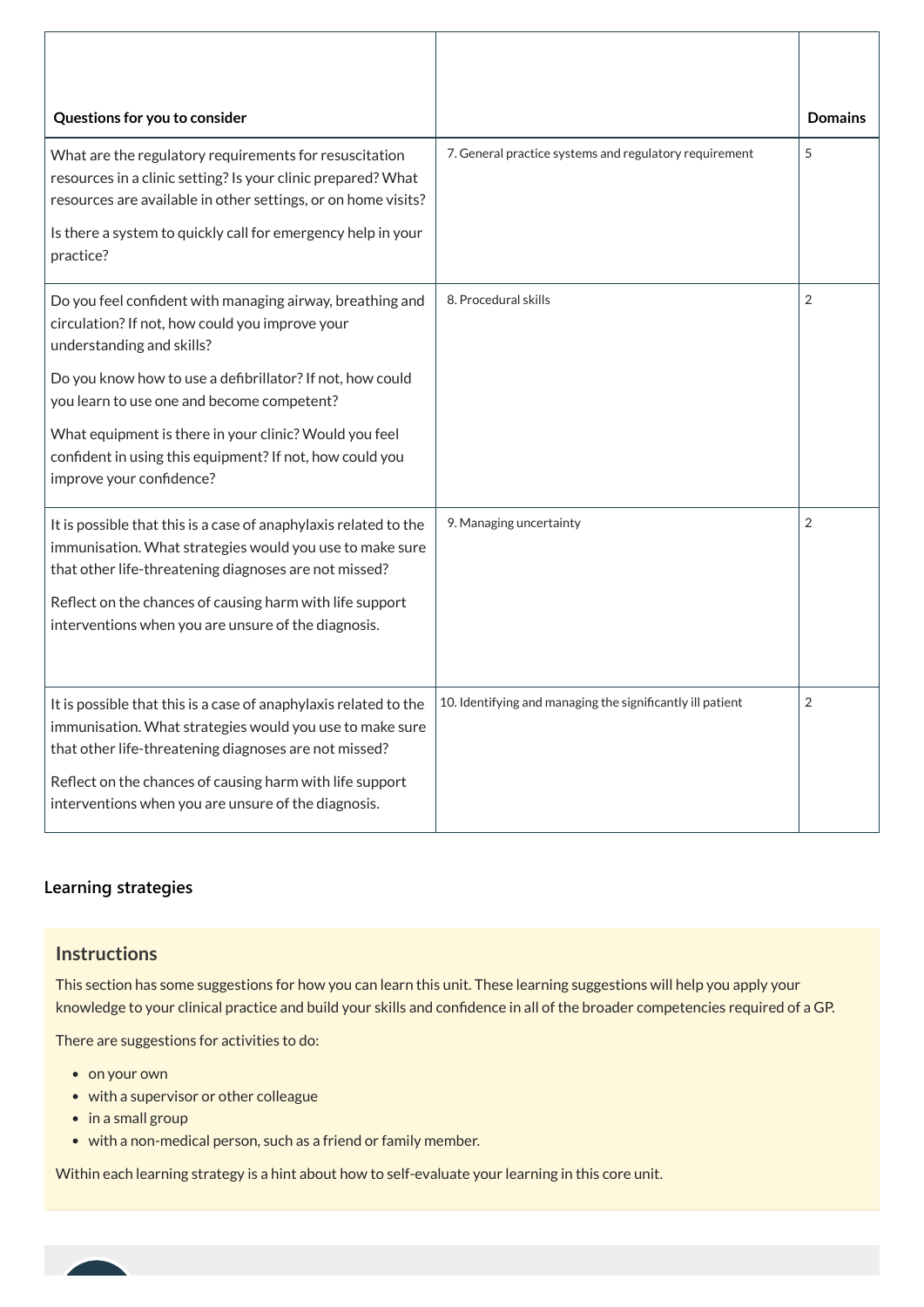Review your practice emergency kit. Compare the emergency kit with the RACGP standards for general practices [\(https://www.racgp.org.au/running-a-practice/practice-standards/standards-5th-edition/standards-for-general-practices-5th](https://www.racgp.org.au/running-a-practice/practice-standards/standards-5th-edition/standards-for-general-practices-5th-ed)ed).

- Would you feel confident using the current aids in <sup>a</sup> resuscitation?
- How would you develop a cognitive aid for resuscitation?
- Where could these be kept in your practice?
- Does the kit meet the RACGP standards? Why do you think the standards are not more or less comprehensive?
- Can you think of anything that could be added, including cognitive aids?
- Thinking about where your practice is located, is there anything else that should be added to or changed in the kit? Does it need to be more portable or need different equipment?

Review the available cognitive aids for resuscitation.

- Would you include the family in the process of examining <sup>a</sup> deceased person?
- When does a death need to be referred to the coroner?
- What paperwork is required to complete a death certificate?

**With a supervisor**

Reflect on an emergency or trauma presentation that you or your supervisor have been involved in.

- What went well and what didn't go so well? What resources were useful or would have been useful in managing this situation?
- How would you manage the same situation in different environments (eg in <sup>a</sup> nursing home/supermarket/side of the road/outreach clinic/hospital)?

Describe to your supervisor the process of declaring life extinct.

Identify locations where you might be called on to provide resuscitation care.

- Do you know where to find the emergency kit? Who could you call for help? How would you call for help?
- Discuss with your supervisor the contents of the kit; is there anything else that should be included? What is the process in your clinic for ensuring it is up to date?





Plan and practise a simulation run-through of a patient with severe asthma. Practise being both a team leader and a team member.

- Discuss what makes <sup>a</sup> good team member and <sup>a</sup> good team leader.
- How would you use the practice staff to help?
- What went well and what could be improved?

Plan and practise a simulation run-through of a patient in decompensating heart failure and rapid atrial fibrillation. Practise being both a team leader and a team member.



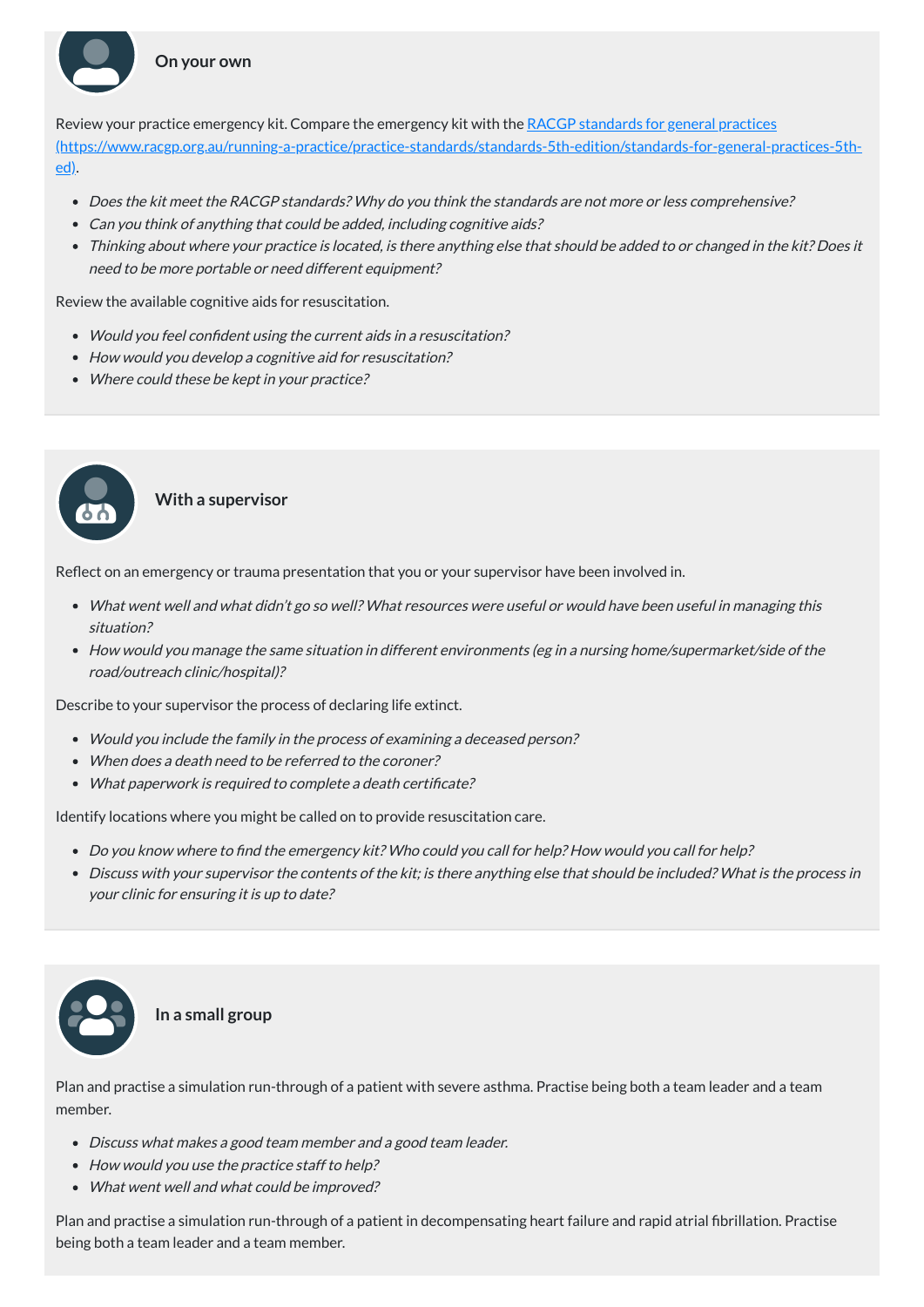- What are the crucial steps to help stabilise this patient?
- Should they be admitted to hospital? Locally or to a major centre? Why?



## **With a friend or family member**

- What questions did they ask? How could you better explain the importance of this? Are there resources that could help?
- Where should copies of this be kept? Should it be uploaded to My Health Record?

An advance care directive is important. Understand your process in your state or territory and practise having a conversation with a family member about the importance of completing one.

Review the principles and practicalities of basic life support. With consent, explain basic life support to a family member or friend who doesn't have a healthcare background.

- Understand the significance of the environmental context when calling for help and managing emergency and trauma presentations, including locations such as:
	- $\circ$  public area
	- roadside
	-
	- $\circ$  clinic
	- aged care or disability facility
	- o small or large hospital
	- o metropolitan and rural locations.
- Appropriately manage the following in emergency and trauma care:
	- dangers to self and others in all contexts (including use of appropriate personal protective equipment)
	- local resources; and understand how to activate these (including retrieval, ambulance, police, fire, other emergency services)
	- handover to team members
	- $\circ$  effective interventions, appropriate to level of skill
	- algorithmic approach to resuscitation and time-critical emergency and trauma presentations
	- $\circ$  leadership with situational awareness
- Did this activity improve your understanding of basic life support? Were you asked questions you were unsure about?
- Use this uncertainty to identify learning areas.

### **[Guiding topics and content areas](javascript:void(0))**

#### **Instructions**

These are examples of topic areas for this unit that can be used to help guide your study.

Note that this is not a complete or exhaustive list, but rather a starting point for your learning.

#### **Topics and content covered in this section:**

- Important features of emergency and trauma care
- Resuscitation
- Time-critical, life-threatening emergency presentations
- Other emergency presentations.

#### **limportant features of emergency and trauma care**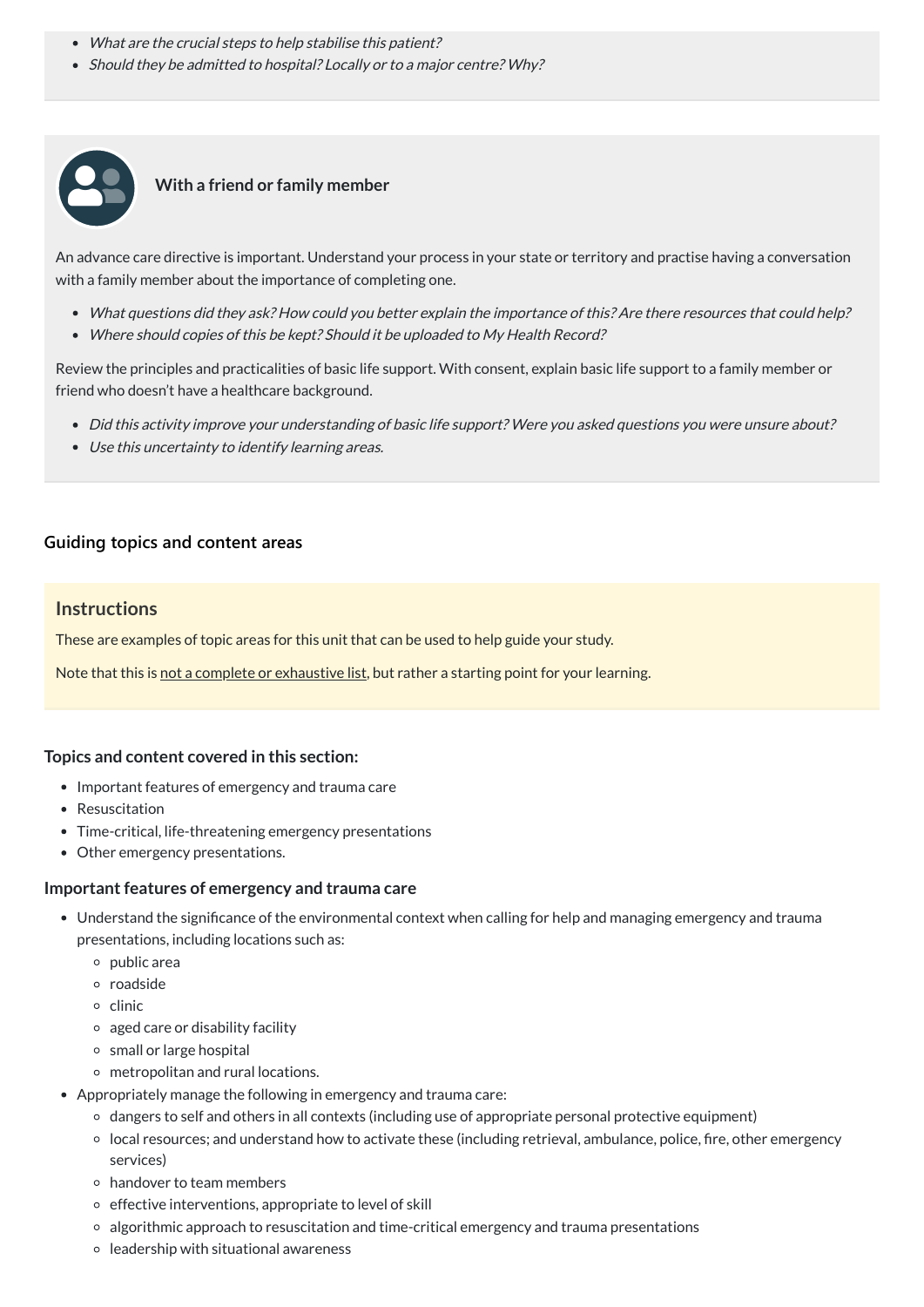- membership of a team, with closed loop communication
- post-resuscitation care
- communication with family, including decisions to cease resuscitation efforts and institute end-of-life care
- consent in emergency and trauma (in particular, decisions regarding detention under mental health acts)
- o respect for cultural expectations, even during life-threatening emergency and trauma care.
- Understand the potential differences in Aboriginal and Torres Strait Islander emergency and trauma presentations, including:
	- younger age at presentation for acute coronary artery disease, stroke, and renal failure
	- high rates of diseases, including acute rheumatic fever, severe pneumonia, scabies, disseminated strongyloidiasis.

- Understand the significance of resuscitation in specific population groups and presentations, including:
	- neonatal
	- $\circ$  paediatric
	- adult
	- obstetric
	- o trauma.
- Be able to manage the following in a resuscitation event:
	- airway:
		- oropharyngeal suction
		- bag-valve-mask ventilation
		- placement of oropharyngeal airways (Guedel)
		- placement of second-generation laryngeal mask airway (i-gel)
	- cervical spine:
		- understand the principles of immobilisation
	- o breathing:
		- $\blacksquare$  titration of oxygen appropriate to the resuscitation
		- $\blacksquare$  appropriate use of oxygen supply devices
		- needle decompression of tension pneumothorax
	- circulation:
		- appropriate use of an automated defibrillator (use of manual defibrillator if appropriate competency)
		- placement of intravenous (IV) or intraosseous (IO) access and appropriate fluid resuscitation
	- disability:
		- appropriate blood sampling and interpretation
		- **E** appropriate use of overdose reversal agents
		- pain management in emergency and trauma.

#### **Resuscitation**

### **Time-critical, life-threatening emergency presentations**

- Identify emergency and trauma presentations which have the potential to immediately threaten life, limb or sight, and be able to triage multiple emergency and trauma presentations, including:
	- $\circ$  loss of airway, and potential and imminent loss of airway
	- $\circ$  breathing distress and fatigue associated with respiratory failure
	- circulatory shock and situations at risk of circulatory compromise
	- o altered conscious state, electrolyte imbalance, temperature regulation.
- $\bullet$  Identify and understand the principles of managing emergency and trauma presentations which have the potential to immediately threaten life, limb or sight, including:
	- non-specific presentations:
		- $\blacksquare$  fever with signs of shock
		- loss of consciousness
		- multi-trauma
		- anaphylaxis/angio-oedema
		- verdose and poisoning
		- **n** envenomation
		- **drowning**
		- **electrocution**
		- $\blacksquare$  the unwell child
		- **hyper/hypothermia**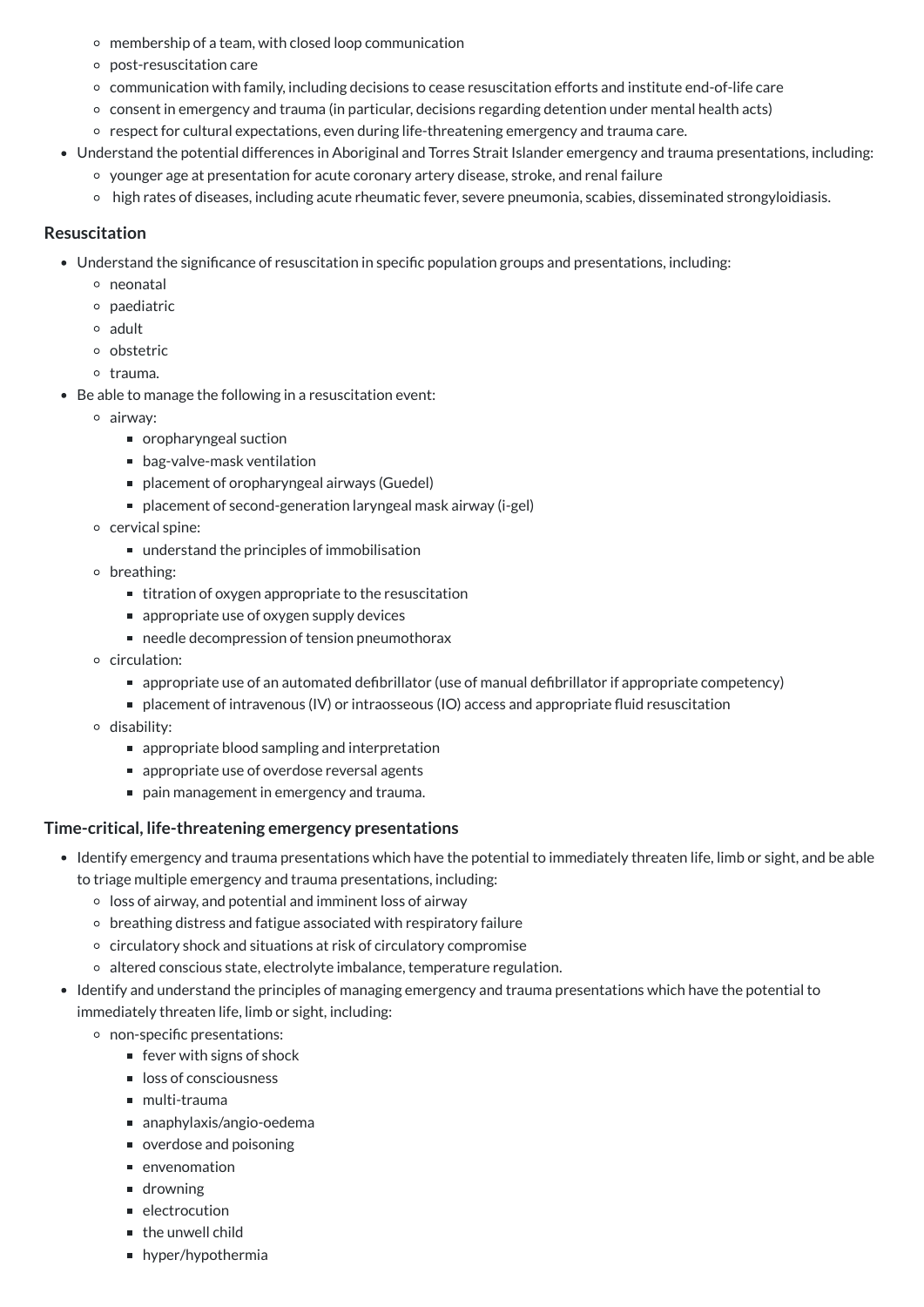- cardiovascular:
	- acute coronary syndromes
	- life-threatening arrhythmias (ventricular fibrillation, ventricular tachycardia, tachy/brady arrhythmias with circulatory compromise)
	- acute pulmonary oedema
	- aortic dissection
	- malignant hypertension
	- **shock**
	- cardiac tamponade
	- acute vascular occlusion (limb ischaemia)

#### $\circ$  respiratory and airway:

- acute airway obstruction (including trauma, inhaled foreign body, epiglottitis, croup)
- acute exacerbation of chronic obstructive pulmonary disease (COPD)
- severe asthma with status asthmaticus
- acute respiratory distress syndrome (as seen in influenza, novel coronavirus, SARS)
- pulmonary tuberculosis
- $\blacksquare$  infantile apnoea
- **n** bronchiolitis
- pulmonary embolism
- pneumothorax including tension pneumothorax
- **n** hypoventilation
- **hypoxia**
- gastrointestinal:
	- acute abdominal pain
	- abdominal visceral rupture
	- acute pancreatitis
	- acute liver failure
	- **bowel obstruction**
	- **appendicitis**
	- $\blacksquare$  ischaemic bowel
	- intussusception
	- sigmoid volvulus
	- incarcerated hernia
	- acute gastrointestinal bleed
- o neurology:
	- cerebrovascular ischaemia
	- intracerebral haemorrhage
	- subarachnoid haemorrhage
	- subdural haemorrhage
	- **meningitis**
	- **n** encephalitis
	- status epilepticus
	- naised intracranial pressure
	- spinal trauma (including cervical spine trauma)
	- Guillain-Barré syndrome
	- cauda equina syndrome
- o endocrine:
	- diabetic ketoacidosis
	- acute hypoglycaemia
	- Addisonian crisis
	- $\blacksquare$  thyrotoxic crisis
	- **hyperosmolar coma**
	- myxoedema coma
- o renal and urology:
	- testicular torsion
	- acute kidney injury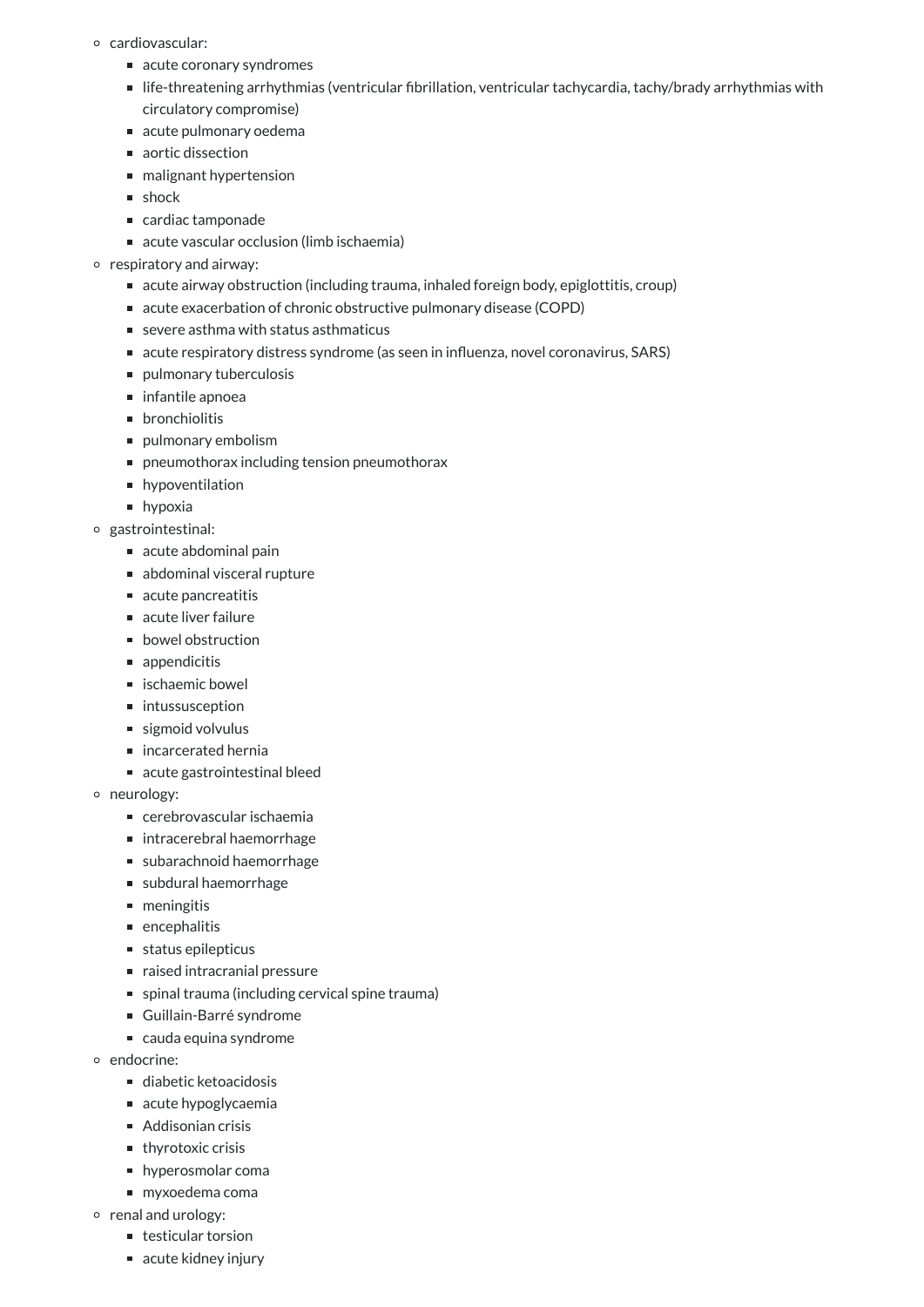- electrolyte:
	- disorders of electrolyte balance (including hypo/hyperkalaemia, hypo/hypernatraemia, hypo/hypercalcaemia, acidosis, alkalosis)
- haematology:
	- acute bleeding in the anticoagulated patient
	- $\blacksquare$  acute leukaemia
	- clotting disorders
	- **thrombocytopenia**
	- febrile neutropenia
- o infectious diseases:
	- septic shock
	- **pertussis**
	- $\blacksquare$  necrotising fasciitis
	- meningococcal septicaemia
- $\circ$  orthopaedic, musculoskeletal and rheumatological:
	- osteomyelitis
	- long bone fractures
	- compound fractures
	- fractures with neurovascular compromise
	- compartment syndrome
	- **n** rhabdomyolysis
	- acute systemic vasculitis
- ear, nose, throat:
	- mastoiditis
	- major epistaxis
	- post-tonsillectomy bleeding
	- palatal/laryngeal trauma
	- caustic ingestions
- dental and oral:
	- maxillofacial trauma
	- **Ludwig's angina**
- dermatology:
	- facial/deep/large burns
	- deep or large lacerations (including contaminated)
	- staphylococcal scalded skin syndrome
	- **Stevens-Johnson syndrome**
- o ophthalmology:
	- ocular trauma (blunt, penetrating, chemical/flash burns)
	- herpes simplex/zoster
	- periorbital/orbital cellulitis
	- acute visual loss
	- sudden diplopia
	- acute glaucoma
	- retinal detachment
	- vascular occlusion
	- **proptosis**
	- papilloedema
	- $\blacksquare$  red eye with blurred vision
	- flashes/floaters with reduced vision or visual changes
- obstetric and gynaecological:
	- $\blacksquare$  ectopic pregnancy
	- first trimester bleeding (threatened miscarriage/miscarriage)
	- **bleeding after 20 weeks**
	- **puerperal infection**
	- abdominal trauma in pregnancy
	- eclampsia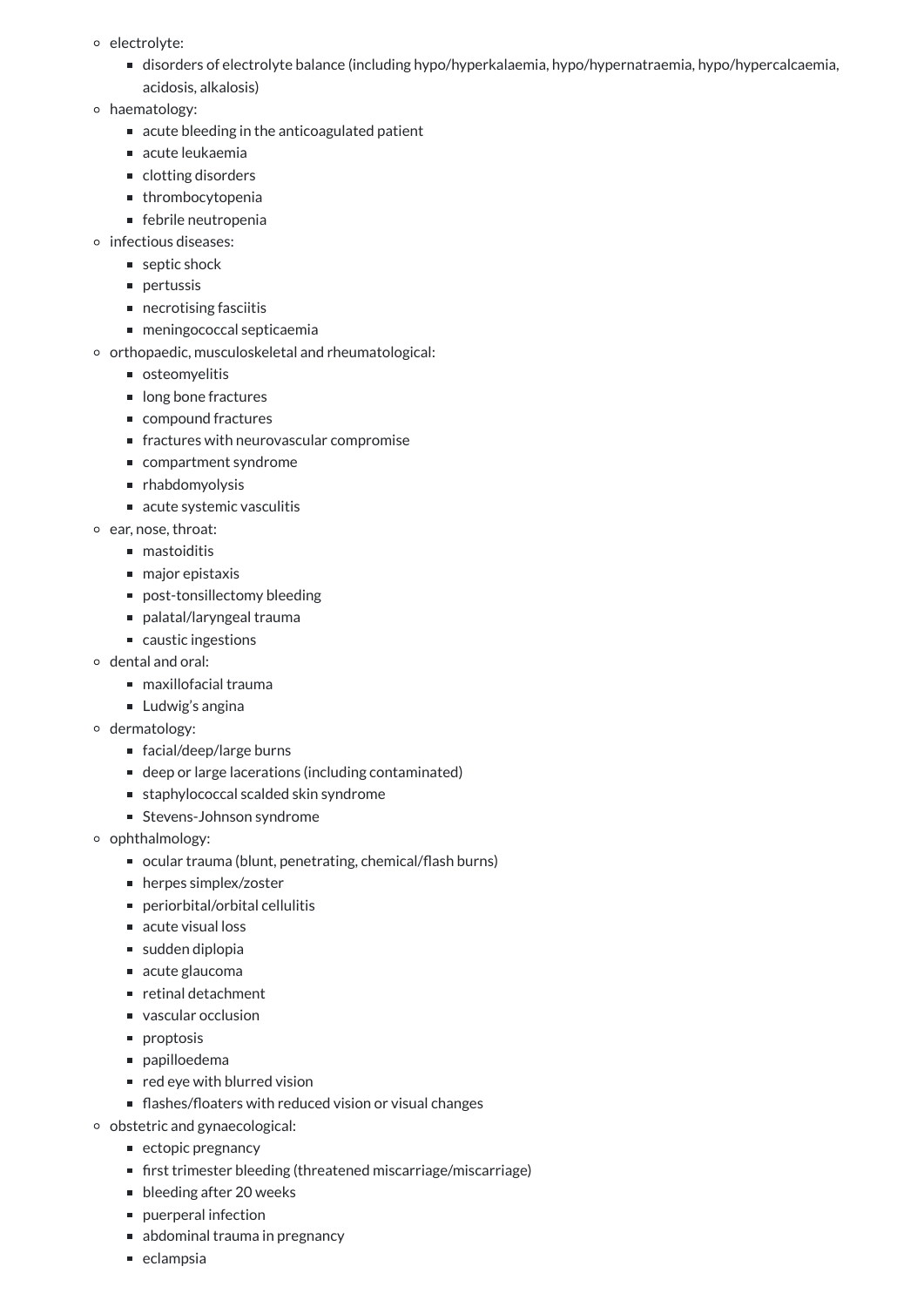- premature labour (including precipitant delivery)
- ovarian torsion
- psychological:
	- acute suicidal ideation
	- psychosis (including drug induced, schizophrenia, bipolar)
	- anger and agitation
	- withdrawal syndromes (including alcohol and benzodiazepine).

## **Other emergency presentations**

- Identify and understand the principles of managing the following emergency and trauma presentations:
	- non-specific presentations:
		- $\blacksquare$  fever
		- $\blacksquare$  minor trauma
		- acute rash
	- cardiovascular:
		- arrhythmias (atrial fibrillation, tachy/brady arrhythmias without circulatory compromise)
	- $\circ$  respiratory and airway:
		- lower respiratory tract infections
	- gastrointestinal:
		- acute cholecystitis
		- $\blacksquare$  acute hepatitis
		- diverticulitis
		- swallowed foreign body
	- o neurology:
		- seizure
		- head trauma (including concussion)
		- **delirium**
	- endocrine:
		- hyperglycaemia (including first presentation of type 1 diabetes)
	- o renal and urology:
		- acute urinary obstruction
		- **priapism**
	- o electrolyte:
		- disorders of electrolyte balance (including hypo/hyperkalaemia, hypo/hypernatraemia, hypo/hypercalcaemia, acidosis, alkalosis)
	- haematology:
		- anaemia (inclusive of multiple causes)
	- o infectious diseases:
		- cellulitis, abscess
		- $\blacksquare$  needle-stick injury
	- o orthopaedic, musculoskeletal and rheumatological:
		- fractures (including growth plate injuries)
		- dislocations
		-
		- $\blacksquare$  acute back pain and sciatica
		- $\blacksquare$  temporal arteritis
	- ear, nose, throat:
		- **•** barotrauma
		- **u** tympanic membrane perforation
		- temporal bone fracture
		- $\blacksquare$  ear/nose foreign body
		- otitis externa
		- otitis media
		- **I** labyrinthitis
		- minor epistaxis
		- nasal trauma
		- quinsy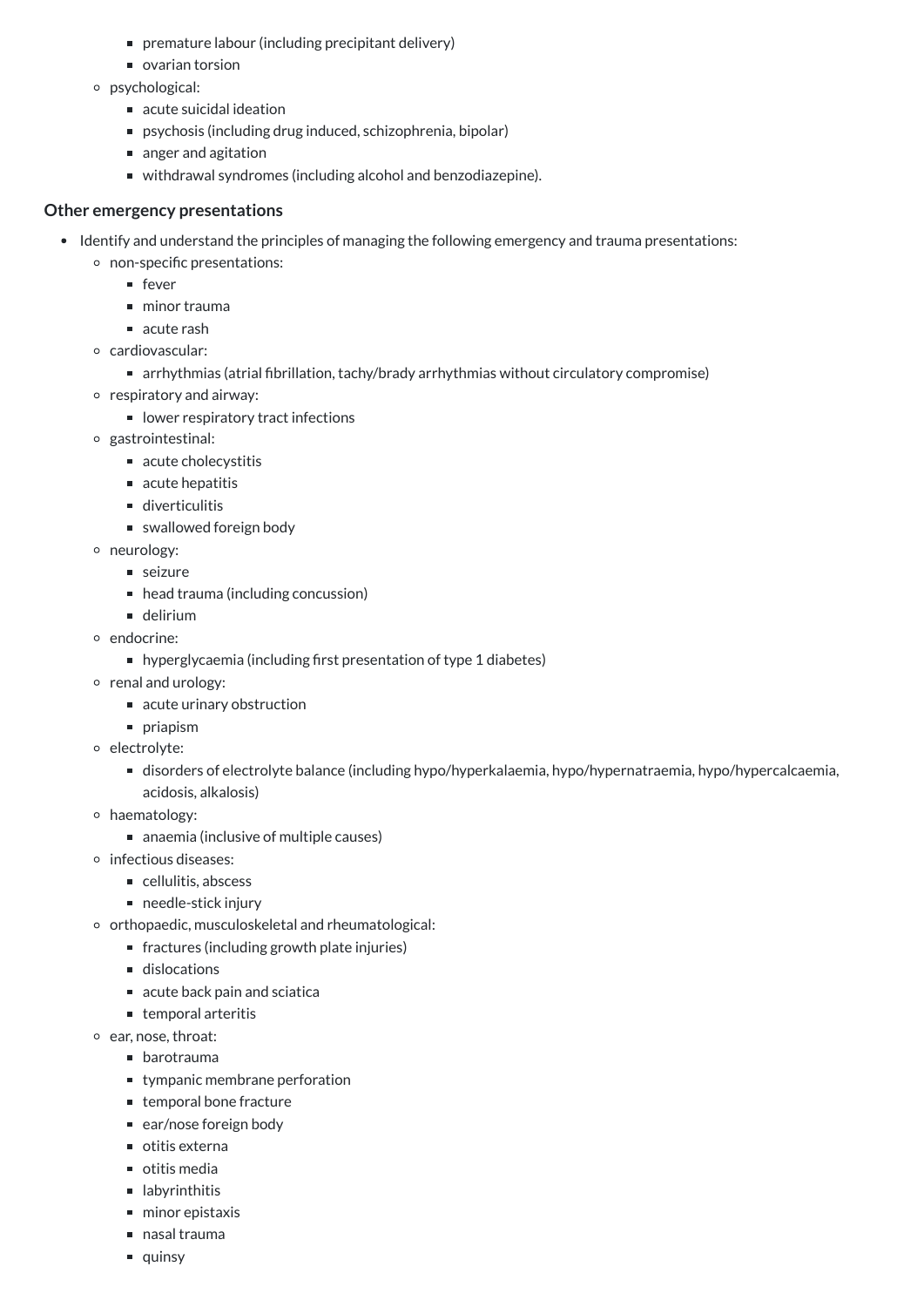The following list of resources is provided as a starting point to help guide your learning only and is not an exhaustive list of **all resources.** It is your responsibility as an independent learner to identify further resources suited to your learning needs, and to ensure that you refer to the most up-to-date guidelines on a particular topic area, noting that any assessments will utilise current guidelines.

- acute hearing loss
- dental and oral:
	- dental trauma
	- avulsion/luxation/broken dentition
	- complications of dental procedures
	- dental abscess and infection
- o dermatology:
	- minor burns
	- minor lacerations
	- **blistering skin conditions**
	- pyoderma gangrenosum
	- $\blacksquare$  erythema multiforme
	- systemic lupus erythematosus (SLE)
	- erythroderma
	- acute febrile neutrophilic dermatosis
	- signs of abuse
- ophthalmology:
	- haemorrhage (vitreous/retinal)
	- superficial foreign body
	- uveitis
	- $\blacksquare$  iritis
	- corneal ulcer
	- $\blacksquare$  optic neuritis
- obstetric and gynaecological:
	- pre-eclampsia (including hypertension in pregnancy)
	- complicated ovarian cysts
	- acute pelvic inflammatory disease
	- pelvic injury and trauma (including rape)
	- concealed pregnancy
	- **PEDITE:** premature rupture of membranes
- psychological:
	- severe depression/anxiety
	- mania and hypomania.

## **[Learning resources](javascript:void(0))**

# **Instructions**

#### **Textbooks**

Practical tips on the assessment and diagnosis of acute eye presentations and recommendations for how and when to refer.

• NSW Department of Health. Eye Emergency Manual

[\(https://aci.health.nsw.gov.au/\\_\\_data/assets/pdf\\_file/0013/155011/eye\\_manual.pdf\)](https://aci.health.nsw.gov.au/__data/assets/pdf_file/0013/155011/eye_manual.pdf). North Sydney: NSW Department of Health, 2009.

This online textbook is a useful resource for fracture management.

• The Bone School [\(http://www.boneschool.com/\)](http://www.boneschool.com/).

**Online resources**

High-quality information about critical care and emergency presentation assessment and management.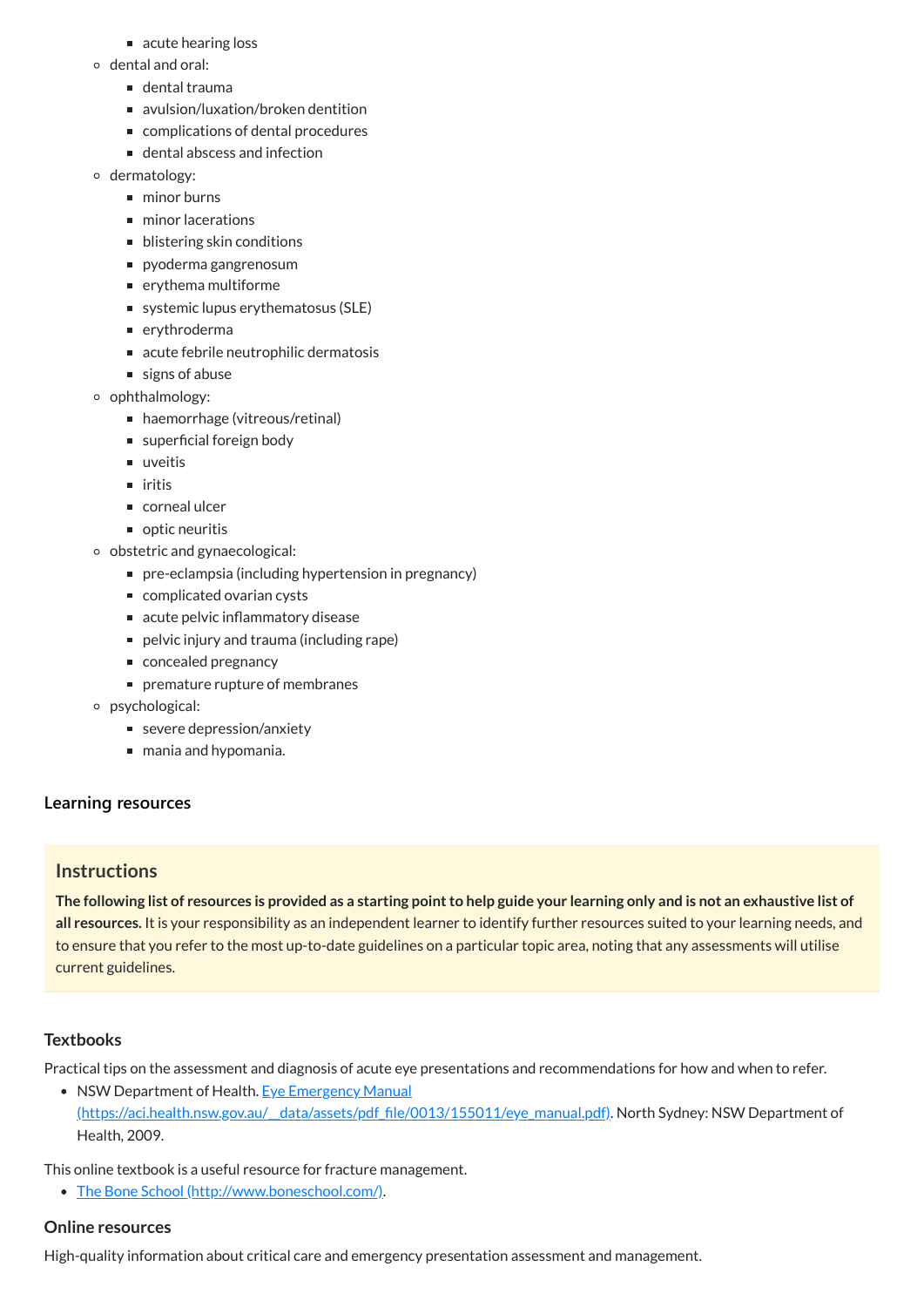Life in the Fast Lane. FOAM emergency management resources [\(https://litfl.com/foam-free-open-access-medical-education/\)](https://litfl.com/foam-free-open-access-medical-education/).

Access to a large range of topics across the spectrum of medicine, including detailed information about many emergency presentations.

MEDscape. Emergency medicine [\(https://www.medscape.com/emergencymedicine\)](https://www.medscape.com/emergencymedicine).

Guidelines, flowcharts and cognitive aids to assist resuscitation teams in hospitals.

Australian Resuscitation Council [\(https://resus.org.au/\).](https://resus.org.au/)

• The Royal Australian College of General Practitioners. Standards for general practices (http://www.racgp.org.au/running-a[practice/practice-standards/standards-5th-edition/standards-for-general-practices-5th-ed\).](http://www.racgp.org.au/running-a-practice/practice-standards/standards-5th-edition/standards-for-general-practices-5th-ed)

Guidelines, flowcharts and cognitive aids specific to resuscitation of children.

Advanced Paediatric Life Support [\(https://www.apls.org.au/\).](https://www.apls.org.au/)

These standards include the emergency resources that should be available in accredited GP practices around Australia.

Free, comprehensive database on the assessment and management of paediatric presentations, including acute emergency presentations.

• The Royal Children's Hospital Melbourne. Clinical practice guidelines [\(https://www.rch.org.au/clinicalguide/\).](https://www.rch.org.au/clinicalguide/)

• The Royal Australian College of General Practitioners. Rural Health Webinar Series [\(https://www.racgp.org.au/education/professional-development/online-learning/webinars/rural-health\)](https://www.racgp.org.au/education/professional-development/online-learning/webinars/rural-health).

Online medical calculator with scoring systems to help decision-making for emergency and trauma presentations.

- Abuse and violence [\(https://www.racgp.org.au/curriculum-and-syllabus/units/abuse-and-violence\)](https://www.racgp.org.au/curriculum-and-syllabus/units/abuse-and-violence)
- Addiction medicine [\(https://www.racgp.org.au/curriculum-and-syllabus/units/addiction-medicine\)](https://www.racgp.org.au/curriculum-and-syllabus/units/addiction-medicine)
- Cardiovascular health [\(https://www.racgp.org.au/curriculum-and-syllabus/units/cardiovascular-health\)](https://www.racgp.org.au/curriculum-and-syllabus/units/cardiovascular-health)
- Child and youth health [\(https://www.racgp.org.au/curriculum-and-syllabus/units/child-and-youth-health\)](https://www.racgp.org.au/curriculum-and-syllabus/units/child-and-youth-health)
- $\bullet$  Justice system health [\(https://www.racgp.org.au/curriculum-and-syllabus/units/justice-system-health\)](https://www.racgp.org.au/curriculum-and-syllabus/units/justice-system-health)
- Disability care [\(https://www.racgp.org.au/curriculum-and-syllabus/units/disability-care\)](https://www.racgp.org.au/curriculum-and-syllabus/units/disability-care)
- Disaster health [\(https://www.racgp.org.au/curriculum-and-syllabus/units/disaster-health\)](https://www.racgp.org.au/curriculum-and-syllabus/units/disaster-health)
- Doctors' health [\(https://www.racgp.org.au/curriculum-and-syllabus/units/doctors-health\)](https://www.racgp.org.au/curriculum-and-syllabus/units/doctors-health)  $\bullet$
- Ear, nose, throat and oral health [\(https://www.racgp.org.au/curriculum-and-syllabus/units/ear-nose-throat-and-oral-health\)](https://www.racgp.org.au/curriculum-and-syllabus/units/ear-nose-throat-and-oral-health)
- Endocrine and metabolic health [\(https://www.racgp.org.au/curriculum-and-syllabus/units/metabolic-and-endocrine-health\)](https://www.racgp.org.au/curriculum-and-syllabus/units/metabolic-and-endocrine-health)
- Eye presentations [\(https://www.racgp.org.au/curriculum-and-syllabus/units/eye-presentations\)](https://www.racgp.org.au/curriculum-and-syllabus/units/eye-presentations)  $\bullet$
- Gastrointestinal health [\(https://www.racgp.org.au/curriculum-and-syllabus/units/gastrointestinal-health\)](https://www.racgp.org.au/curriculum-and-syllabus/units/gastrointestinal-health)  $\bullet$
- Haematological presentations [\(https://www.racgp.org.au/curriculum-and-syllabus/units/haematological-presentations\)](https://www.racgp.org.au/curriculum-and-syllabus/units/haematological-presentations)
- Infectious diseases [\(https://www.racgp.org.au/curriculum-and-syllabus/units/infectious-diseases\)](https://www.racgp.org.au/curriculum-and-syllabus/units/infectious-diseases)  $\bullet$
- Kidney and urinary health [\(https://www.racgp.org.au/curriculum-and-syllabus/units/kidney-and-urinary-health\)](https://www.racgp.org.au/curriculum-and-syllabus/units/kidney-and-urinary-health)
- Mental health [\(https://www.racgp.org.au/curriculum-and-syllabus/units/mental-health\)](https://www.racgp.org.au/curriculum-and-syllabus/units/mental-health)
- Musculoskeletal presentations [\(https://www.racgp.org.au/curriculum-and-syllabus/units/musculoskeletal-presentations\)](https://www.racgp.org.au/curriculum-and-syllabus/units/musculoskeletal-presentations) $\bullet$

MDCalc [\(https://www.mdcalc.com/\).](https://www.mdcalc.com/)

A comprehensive and useful resource for intentional and unintentional overdoses and other poisonings (including bites).

Austin Health clinical toxicology guidelines [\(https://www.austin.org.au/clinical-toxicology-guidelines\).](https://www.austin.org.au/clinical-toxicology-guidelines)

Comprehensive guidelines on obstetric-related matters.

The Royal Women's Hospital. Clinical practice guidelines [\(http://www.thewomens.org.au/health-professionals/clinical](http://www.thewomens.org.au/health-professionals/clinical-resources/clinical-guidelines-gps)resources/clinical-guidelines-gps).

### **Learning activities**

Online modules related to emergency presentations.

- The Royal Australian College of General Practitioners. gplearning [\(http://www.racgp.org.au/education/professional](http://www.racgp.org.au/education/professional-development/online-learning/gplearning)development/online-learning/gplearning)
	- $\circ$  Identifying and managing risk factors for thunderstorm asthma.
	- Recognising potentially life-threatening presentations in children with food allergies and asthma.
	- $\circ$  Recognising the seriously ill child.

Webinars on rural health, including emergency presentations.

### **This contextual unit relates to the other unit/s of:**